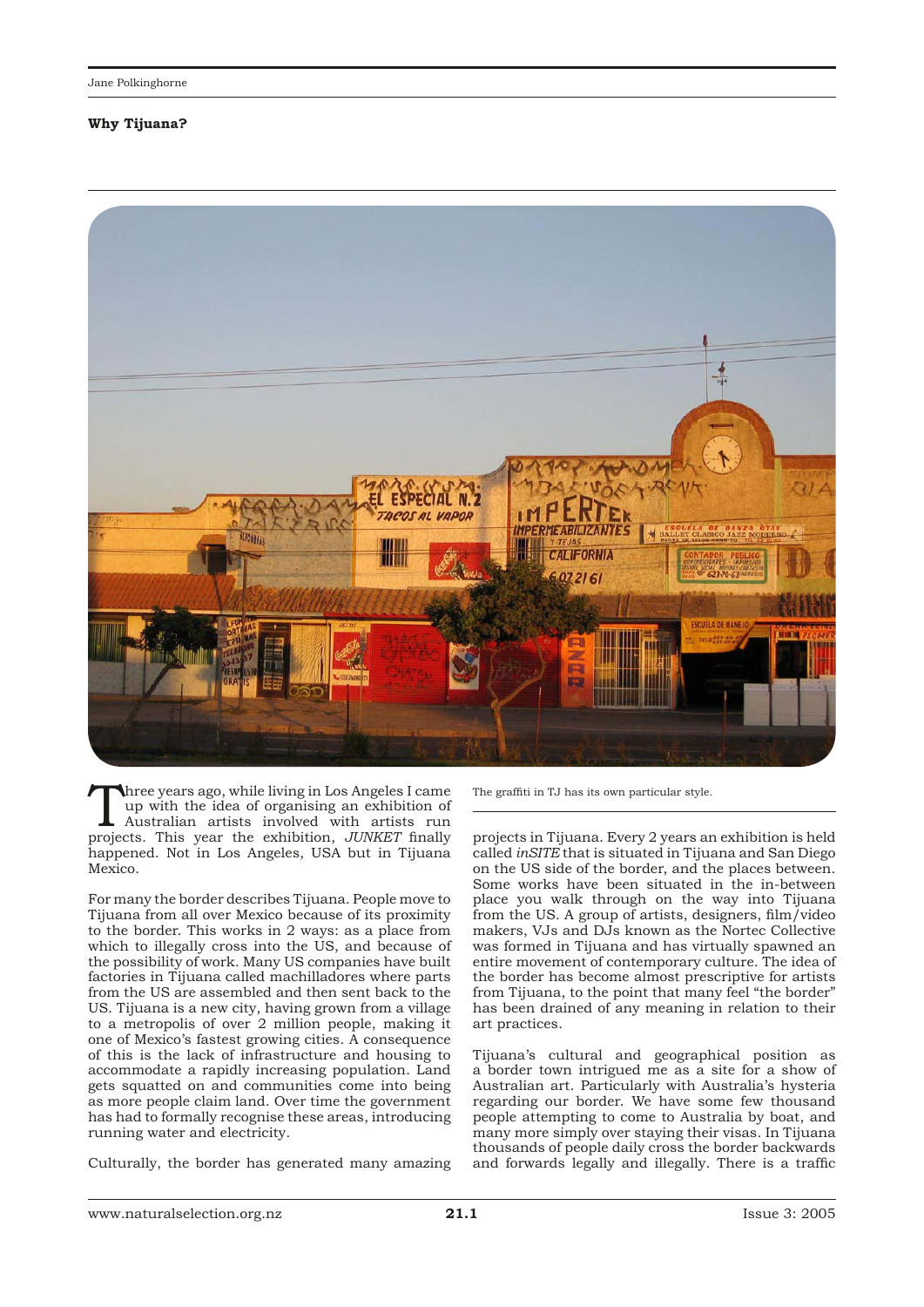jam going into the US everyday with hundreds of cars, and the foot traffic stretches into a queue 100s of metres long.

Australians can visit the US without any visa. Mexicans have many restrictions placed on them if they want to visit the USA. They have to prove they are employed in Mexico in a responsible job before they are allowed to visit the US. There is a visa that allows people to cross the border daily to work in the US, and there is seasonal work available as fruit pickers and packers. For many people in Tijuana to go to the US is almost an impossibility. One visit I made to Tijuana was to extend my tourist visa for another 6 months. The US immigration office is right at the Mexican side of the border. To get back into the US you must walk right by it. A large flagpole with a huge US flag hanging from it stands outside the building. So there I was outside, waiting for my name to be called when some US immigration officers walked back from the US side of the border with 4 Mexican men wearing plastic restraining cuffs. When they got to the US Office they simply uncuffed them and let them "go" back into Mexico. I have no idea why they were cuffed, but it was probably for not having the right papers. On another trip returning from Tijuana the greyhound bus had been travelling for about 1 hour in the US heading north back to Los Angeles. The bus pulled into a roadside station/mini mall and an immigration agent came aboard. Everyone had to show him their travel papers and passports before the bus continued on its journey.

Of course not everyone in Tijuana is obsessed with getting into the US. There is a burgeoning middle class in Tijuana, and it is a rich city compared to many other parts of Mexico. But the border maintains a strong presence for both Mexicans living in Tijuana and people visiting Tijuana.

I had been to Tijuana 3 times, the first was for a day with friends where we dragged ourselves along the horror tourist stretch of La Revolucion: donkeys painted with zebra stripes, children hustling, spruikers hassling you to go into their bars, young drunk Americans, prostitutes, loud music, shops full of tourist crap: "I've been drunk in Tijuana" t-shirts, Corona beer t-shirts, ghastly handicrafts. We didn't last long and were back in the States within a few hours.

The next time I went down with Nadine Christensen (an artist in the exhibition) to visit a friend of hers, Sarah Tuke (also an artist in the exhibition) who lives in Tijuana with her partner Angel and their new son Pablo. This second trip was illuminating. Sarah lent us a car and we headed down to the beach "Playa de Tijuana" where a twenty foot-high steel-mesh border fence runs 100m into the sea. The city of Tijuana runs right up to the fence. On the US side a vast noman's land of scrubby desert is illuminated at night by spotlights and patrolled by border guards on 4 wheeled motorbikes with guns.

On this second trip to Tijuana Sarah and her partner Angel gave Nadine and I a mini-tour of Tijuana. We saw the school that Angel had set up with his wife in a slum area that had originally all been squatted land. We saw the galleries attached to education institutes and we saw the main state-run gallery CECUT in a dome-shaped earthen-coloured building.

With this second, and then third visit, to Tijuana the idea of bringing the exhibition *JUNKET ,* which I had already begun organising, appeared to be not simply an interesting idea but a distinct possibility. Sarah and Angel took Nadine and I to see Cecilia Navaro, the visual arts co-ordinator at ICBC who suggested I send them a package of slides, resumes and exhibition thematic. And that is how *JUNKET* came to be in Tijuana.

With the gallery in Tijuana the Instituto de Cultura de Baja California (ICBC) committed and 15 artists confirmed: Simon Barney, Carla Cescon, Josie Cavallaro, Ryszard Dabek, Nadine Christensen, Alex Gawronski, Shane Haseman, Joerg Hubmann, Anne Kay, Lisa Kelly, Jason Markou, Sarah Tuke, The Twilight Girls (Helen Hyatt-Johnston and I), Simon Yates and Paul White, plus, with the inclusion of slides and paper based works from Westspace, CLUBSproject inc, Elastic, Briefcase and Phatspace, we were ready to go.

With some financial support from NAVA (yeah NAVA) and the NSW Ministry for the Arts I scrounged together not quite enough money to cover the cost of a catalogue (miniature in size), the freight, plus 2 airfares to Los Angeles. The artists chipped in \$35 each to assist with the costs of the freight and catalogue after the shipping costs were nearly double my initial expectations.

Somehow the work finally arrived in Tijuana after much e-mailing to and fro between the shipping company, the gallery and the ever-helpful Sarah Tuke who lives in Tijuana. Anne Kay and I turned up a week before the show opened to install the work. Of course the gallery was not quite ready for us. There was an exhibition still up of velvet paintings, a technique and style that is based in Tijuana traditionally for the tourist trade. ICBC regularly holds an exhibition of velvet paintings. Some of the artists had approached the concept in interesting ways, with one artist painting miniatures inside jewellery cases lined with velvet. Others were horribly painted with not even a redeeming kitsch factor. And the walls of the gallery had been painted an interesting shade of olive green. So we spent the next 2 days wandering around Tijuana and drifting in and out of the gallery to see how the de-install was going and to "subtly" hurry them along.

In Australia I had got people to roughly install the work before I packed it into the crate, so I had a guide as to how the works were to be installed. Anne Kay and I spent the next few days moving things around the space, pinning things up, pulling them down and moving them until gradually the show settled into its final configuration. We were helped all through the installation by the gallery assistant at ICBC, who was fantastic – very capable, quick, competent and thoughtful.

Once again we stayed with Sarah and Angel, who were living in a suburb east of downtown Tijuana on a mesa or plateau called Otay. Each day we would drive, or to be more precise were driven in a taxi, past this long stretch of metal fencing with large lights behind it. Not having really thought about it I assumed it was a gigantic parking lot for either a shopping mall or airport. Of course it is the border fence between Mexico and the USA.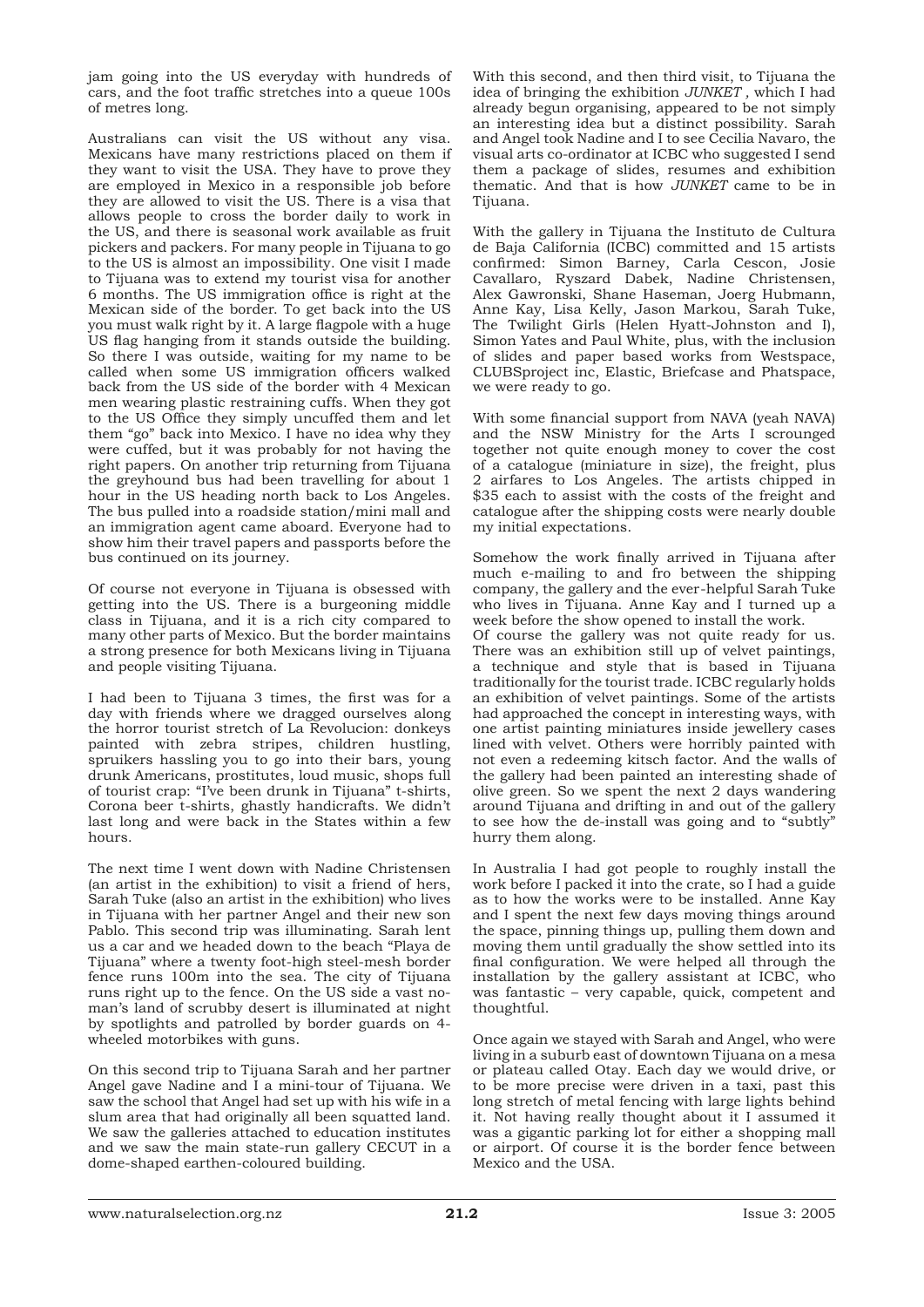



Only one artist in *JUNKET* deals with issues related to immigration, Anne Kay. She made a short documentary on DVD called "Things people I know, say about Australia and Immigration" in which she interviewed Australians about Australia's immigration and refugee policies. Other artists' work included an interactive CD-ROM by Ryszard Dabek that intrigued many people visiting the show. Simon Yates had sent examples of his zine called *Opportunities*, the contents informed by the stuff that comes through the Salvation Army store he works in at Dulwich Hill, Sydney. Simon also supplied a set of mirror glasses that reverse your vision, which many of the children absolutely loved. Josie Cavallaro sent a work called *The Artist Sings La Bamba* in which she photographed her mouth singing the famous Mexican tune *La Bamba.* These mouths were placed along a musical score made from string and drawing pins. Sarah Tuke did a painting called *I Miss Vegemite*, made with vegemite and acrylic paint. Simon Barney had handed over a Briefcase gallery show called *Tracing Kit* that was photocopies by various artists that could be traced on the light box built into the briefcase. Shane Haseman made an hilarious and bemusing DVD called *8 Actions* that somebody liked (or possibly hated) so much they stole the DVD out of the player. Joerg Hubmann made a series of wall works (drawings, paintings and an essay) called *I'm a black cunt trying to be a white cunt* concerned with his position as a recent immigrant to Australia and his response to indigenous Australia. Paul White supplied a beautiful drawing of a Mexican street at night plus 3 felt stitched drawings from a "Disaster series", simply done, that resonated next to his intricate pencil drawing. Nadine Christensen had 2 drawings on black card with silver ink and a very subtle green pencil that are very beautiful and strange as they appear to be both a landscape and some kind of technical marks from some kind of device. Carla Cescon's hanging latex sculpture of strange half human half flying fox animals engaged the Mexican audience. Alex Gawronski's audiotape loop of a session in federal parliament bemused the gallery visitors as the chant of "Order, order" was

**Left:** A local enjoying Simon Yates' *Mirror Glasses*, where the left and right vision is switched. **Right:** A sign writer painting the *JUNKET* exhibition sign. Most signage in Tijuana (and Mexico) is done by hand.

repeated over and over. Jason Markou's ready-made *Rest stop*, a bread board that had split in two creating a pair of stylised elephants. The Twilight Girls series of photographs of themselves as gladiatorial figures in costumes made from sausage in a landscape of jelly was interpreted as both amusing and revolting. Lisa Kelly's works of gently draped fabric with images printed onto them of innocuous rubbish bins and plants were a gentle reminder that this show was from another country.

Several artist-run projects supplied images: CLUBSproject inc in Melbourne, Westspace in Melbourne, Briefcase in Sydney and Phatspace in Sydney. Lisa Kelly generously handed over a number of her self-published journals *Uniglory* and Elastic also donated three of their Elastic printed projects book. A slide projection of works from the artist-run spaces seemed to intrigue people as much for the fact they got to control how fast the images sped by as for their content. CLUBSproject sent a large package of paper-based work from a huge range of artists, exhibitions and projects that filled an entire wall and looked fantastic.

The opening night was very lively, with the audience actively engaged with the works: playing, reading, watching, looking. Unexpectedly, there was a lot of media attention. Several newspaper journalists interviewed us and some TV stations turned up as well. The Australian Ambassador to Mexico popped into ICBC to see the show, attracting further media interest. And we left the day after the show opened, relieved that after 3 years of planning it had finally happened. I still can't believe it.

Now the show has finished in Tijuana. The work is still there as I wait to see if another gallery in the Americas is interested in hosting the show... and until I raise